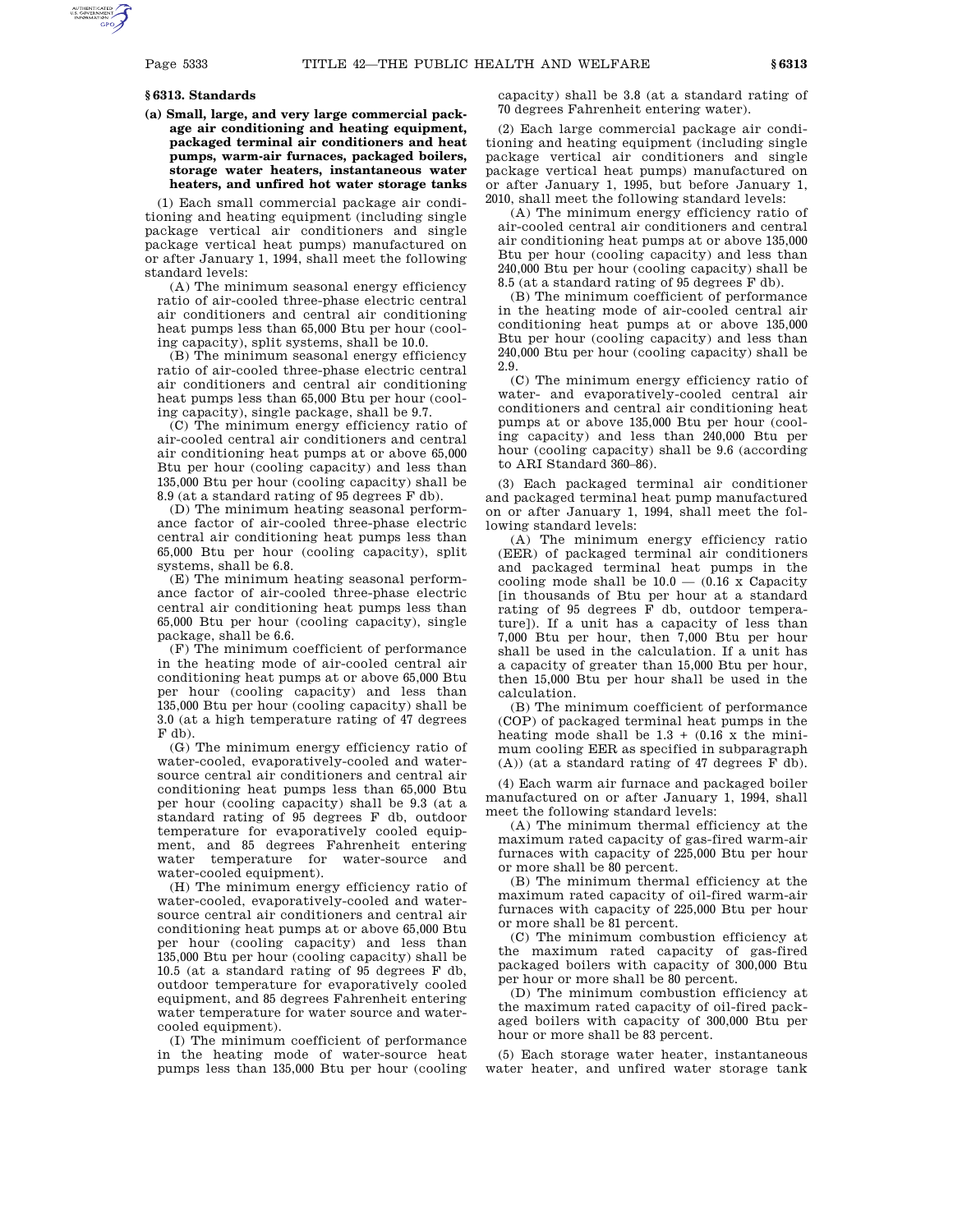manufactured on or after January 1, 1994, shall meet the following standard levels:

(A) Except as provided in subparagraph (G), the maximum standby loss, in percent per hour, of electric storage water heaters shall be 0.30 + (27/Measured Storage Volume [in gallons]).

(B) Except as provided in subparagraph (G), the maximum standby loss, in percent per hour, of gas- and oil-fired storage water heaters with input ratings of 155,000 Btu per hour or less shall be  $1.30 + (114)$ Measured Storage Volume [in gallons]). The minimum thermal efficiency of such units shall be 78 percent.

(C) Except as provided in subparagraph (G), the maximum standby loss, in percent per hour, of gas- and oil-fired storage water heaters with input ratings of more than 155,000 Btu per hour shall be 1.30 + (95/Measured Storage Volume [in gallons]). The minimum thermal efficiency of such units shall be 78 percent.

(D) The minimum thermal efficiency of instantaneous water heaters with a storage volume of less than 10 gallons shall be 80 percent.

(E) Except as provided in subparagraph (G), the minimum thermal efficiency of instantaneous water heaters with a storage volume of 10 gallons or more shall be 77 percent. The maximum standby loss, in percent/hour, of such units shall be 2.30 + (67/Measured Storage Volume [in gallons]).

(F) Except as provided in subparagraph (G), the maximum heat loss of unfired hot water storage tanks shall be 6.5 Btu per hour per square foot of tank surface area.

(G) Storage water heaters and hot water storage tanks having more than 140 gallons of storage capacity need not meet the standby loss or heat loss requirements specified in subparagraphs (A) through (C) and subparagraphs (E) and (F) if the tank surface area is thermally insulated to R–12.5 and if a standing pilot light is not used.

(6) AMENDED ENERGY EFFICIENCY STANDARDS.—  $(A)$  IN GENERAL $-$ 

(i) ANALYSIS OF POTENTIAL ENERGY SAV-INGS.—If ASHRAE/IES Standard 90.1 is amended with respect to any small commercial package air conditioning and heating equipment, large commercial package air conditioning and heating equipment, very large commercial package air conditioning and heating equipment, packaged terminal air conditioners, packaged terminal heat pumps, warm-air furnaces, packaged boilers, storage water heaters, instantaneous water heaters, or unfired hot water storage tanks, not later than 180 days after the amendment of the standard, the Secretary shall publish in the Federal Register for public comment an analysis of the energy savings potential of amended energy efficiency standards.

(ii) AMENDED UNIFORM NATIONAL STANDARD FOR PRODUCTS.—

(I) IN GENERAL.—Except as provided in subclause (II), not later than 18 months after the date of publication of the amendment to the ASHRAE/IES Standard 90.1 for a product described in clause (i), the Secretary shall establish an amended uniform national standard for the product at the

minimum level specified in the amended ASHRAE/IES Standard 90.1.

(II) MORE STRINGENT STANDARD.—Subclause (I) shall not apply if the Secretary determines, by rule published in the Federal Register, and supported by clear and convincing evidence, that adoption of a uniform national standard more stringent than the amended ASHRAE/IES Standard 90.1 for the product would result in significant additional conservation of energy and is technologically feasible and economically justified.

(B) RULE.—If the Secretary makes a determination described in clause  $(ii)(II)^1$  for a product described in clause  $(i)$ ,<sup>1</sup> not later than 30 months after the date of publication of the amendment to the ASHRAE/IES Standard 90.1 for the product, the Secretary shall issue the rule establishing the amended standard.

(iii) 2 CONSIDERATION OF PRICES AND OPER-ATING PATTERNS.—If the Secretary is considering revised standards for air-cooled 3 phase central air conditioners and central air conditioning heat pumps with less 3 65,000 Btu per hour (cooling capacity), the Secretary shall use commercial energy prices and operating patterns in all analyses conducted by the Secretary.

(C) AMENDMENT OF STANDARD.—

(i) IN GENERAL.—Not later than 6 years after issuance of any final rule establishing or amending a standard, as required for a product under this part, the Secretary shall publish—

(I) a notice of the determination of the Secretary that standards for the product do not need to be amended, based on the criteria established under subparagraph  $(A)$ ; or

(II) a notice of proposed rulemaking including new proposed standards based on the criteria and procedures established under subparagraph (B).

(ii) NOTICE.—If the Secretary publishes a notice under clause (i), the Secretary shall—

(I) publish a notice stating that the analysis of the Department is publicly available; and

(II) provide an opportunity for written comment.

(iii) AMENDMENT OF STANDARD; NEW DETER-MINATION.—

(I) AMENDMENT OF STANDARD.—Not later than 2 years after a notice is issued under clause (i)(II), the Secretary shall publish a final rule amending the standard for the product.

(II) NEW DETERMINATION.—Not later than 3 years after a determination under clause (i)(I), the Secretary shall make a new determination and publication under subclause (I) or (II) of clause (i).

(iv) APPLICATION TO PRODUCTS.—An amendment prescribed under this subsection shall

1See References in Text note below.

3So in original. Probably should be followed by ''than''.

<sup>2</sup>So in original. No cls. (i) and (ii) have been enacted.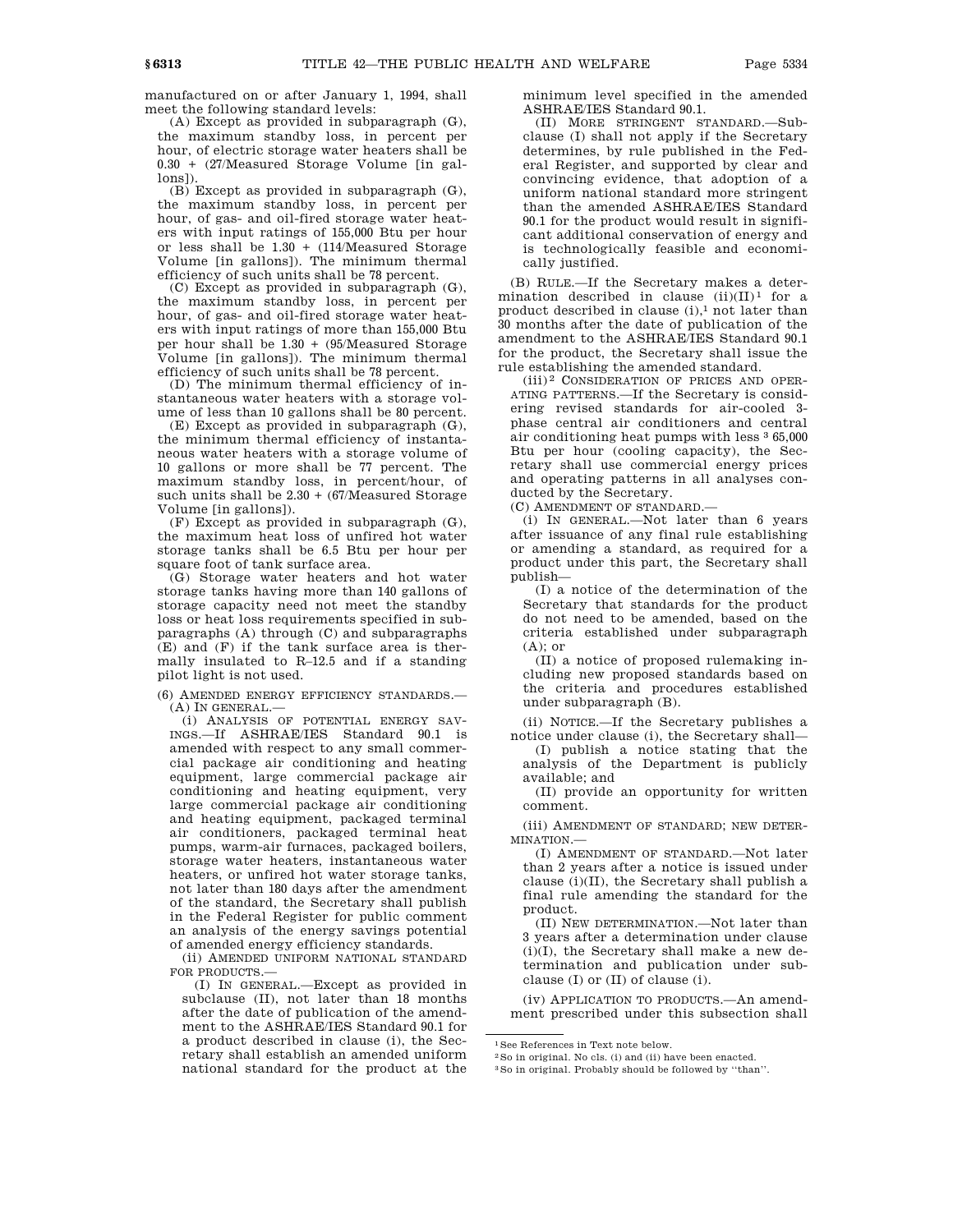apply to products manufactured after a date that is the later of—

(I) the date that is 3 years after publication of the final rule establishing a new standard; or

(II) the date that is 6 years after the effective date of the current standard for a covered product.

(v) REPORTS.—The Secretary shall promptly submit to the Committee on Energy and Commerce of the House of Representatives and the Committee on Energy and Natural Resources of the Senate a progress report every 180 days on compliance with this subparagraph, including a specific plan to remedy any failures to comply with deadlines for action established under this subparagraph.

(D) A standard amended by the Secretary under this paragraph shall become effective for products manufactured—

(i) with respect to small commercial package air conditioning and heating equipment, packaged terminal air conditioners, packaged terminal heat pumps, warm-air furnaces, packaged boilers, storage water heaters, instantaneous water heaters, and unfired hot water storage tanks, on or after a date which is two years after the effective date of the applicable minimum energy efficiency requirement in the amended ASHRAE/IES standard referred to in subparagraph (A); and

(ii) with respect to large commercial package air conditioning and heating equipment and very large commercial package air conditioning and heating equipment, on or after a date which is three years after the effective date of the applicable minimum energy efficiency requirement in the amended ASHRAE/ IES standard referred to in subparagraph (A);

except that an energy conservation standard amended by the Secretary pursuant to a rule under subparagraph (B) shall become effective for products manufactured on or after a date which is four years after the date such rule is published in the Federal Register.

(7) Small commercial package air conditioning and heating equipment (other than single package vertical air conditioners and single package vertical heat pumps) shall meet the following standards:

(A) For equipment manufactured on or after January 1, 2010, the minimum energy efficiency ratio of air-cooled central air conditioners at or above 65,000 Btu per hour (cooling capacity) and less than 135,000 Btu per hour (cooling capacity) shall be—

(i) 11.2 for equipment with no heating or electric resistance heating; and

(ii) 11.0 for equipment with all other heating system types that are integrated into the equipment (at a standard rating of 95 degrees F db).

(B) For equipment manufactured on or after January 1, 2010, the minimum energy efficiency ratio of air-cooled central air conditioner heat pumps at or above 65,000 Btu per hour (cooling capacity) and less than 135,000 Btu per hour (cooling capacity) shall be—

(i) 11.0 for equipment with no heating or electric resistance heating; and

(ii) 10.8 for equipment with all other heating system types that are integrated into the equipment (at a standard rating of 95 degrees F db).

(C) For equipment manufactured on or after January 1, 2010, the minimum coefficient of performance in the heating mode of air-cooled central air conditioning heat pumps at or above 65,000 Btu per hour (cooling capacity) and less than 135,000 Btu per hour (cooling capacity) shall be 3.3 (at a high temperature rating of 47 degrees F db).

(D) For equipment manufactured on or after the later of January 1, 2008, or the date that is 180 days after December 19, 2007—

(i) the minimum seasonal energy efficiency ratio of air-cooled 3-phase electric central air conditioners and central air conditioning heat pumps less than 65,000 Btu per hour (cooling capacity), split systems, shall be 13.0;

(ii) the minimum seasonal energy efficiency ratio of air-cooled 3-phase electric central air conditioners and central air conditioning heat pumps less than 65,000 Btu per hour (cooling capacity), single package, shall be 13.0;

(iii) the minimum heating seasonal performance factor of air-cooled 3-phase electric central air conditioning heat pumps less than 65,000 Btu per hour (cooling capacity), split systems, shall be 7.7; and

(iv) the minimum heating seasonal performance factor of air-cooled 3-phase electric central air conditioning heat pumps less than 65,000 Btu per hour (cooling capacity), single package, shall be 7.7.

(8) Large commercial package air conditioning and heating equipment (other than single package vertical air conditioners and single package vertical heat pumps) manufactured on or after January 1, 2010, shall meet the following standards:

(A) The minimum energy efficiency ratio of air-cooled central air conditioners at or above 135,000 Btu per hour (cooling capacity) and less than 240,000 Btu per hour (cooling capacity) shall be—

(i) 11.0 for equipment with no heating or electric resistance heating; and

(ii) 10.8 for equipment with all other heating system types that are integrated into the equipment (at a standard rating of 95 degrees F db).

(B) The minimum energy efficiency ratio of air-cooled central air conditioner heat pumps at or above 135,000 Btu per hour (cooling capacity) and less than 240,000 Btu per hour (cooling capacity) shall be—

(i) 10.6 for equipment with no heating or electric resistance heating; and

(ii) 10.4 for equipment with all other heating system types that are integrated into the equipment (at a standard rating of 95 degrees F db).

(C) The minimum coefficient of performance in the heating mode of air-cooled central air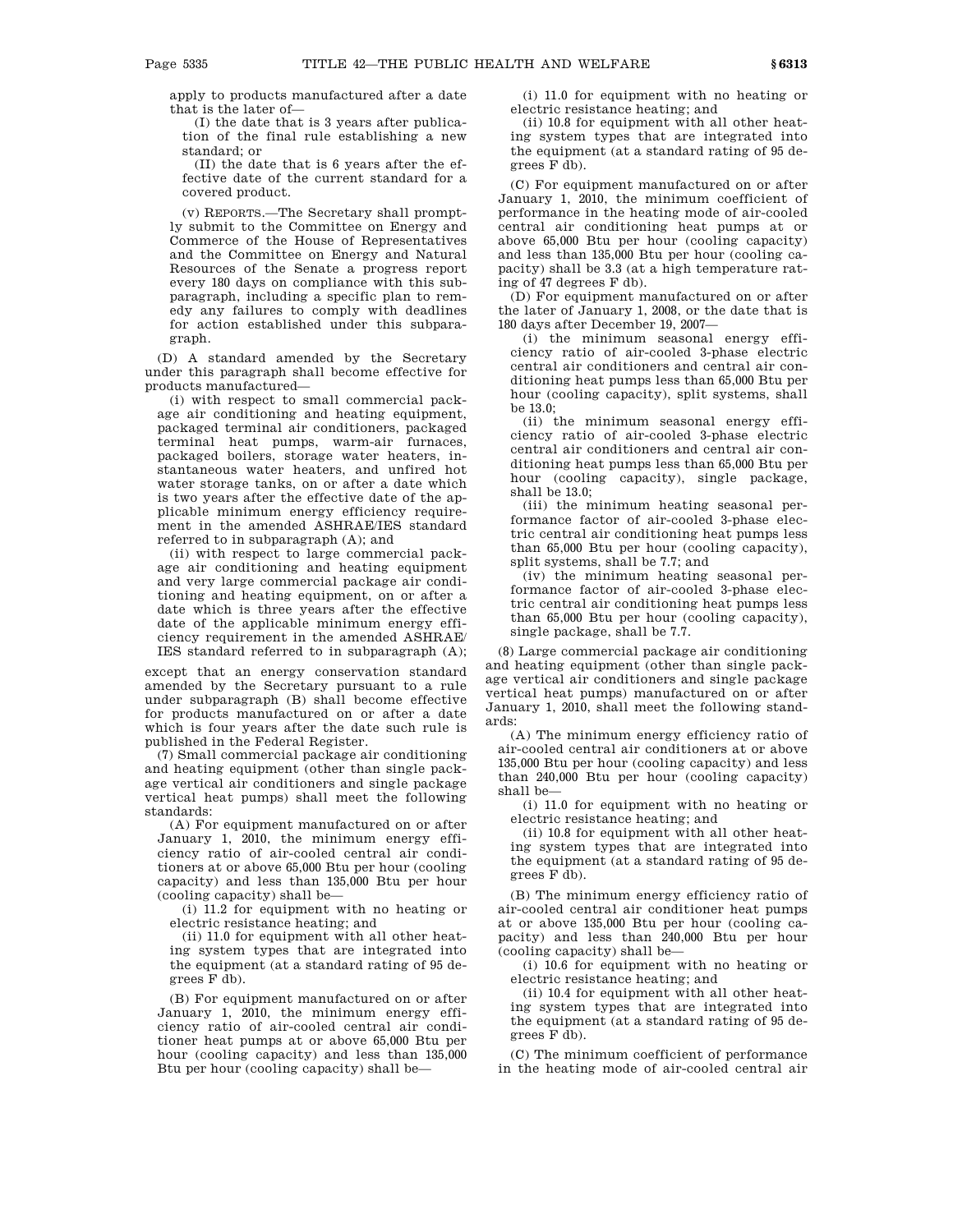conditioning heat pumps at or above 135,000 Btu per hour (cooling capacity) and less than 240,000 Btu per hour (cooling capacity) shall be 3.2 (at a high temperature rating of 47 degrees F db).

(9) Very large commercial package air conditioning and heating equipment (other than single package vertical air conditioners and single package vertical heat pumps) manufactured on or after January 1, 2010, shall meet the following standards:

(A) The minimum energy efficiency ratio of air-cooled central air conditioners at or above 240,000 Btu per hour (cooling capacity) and less than 760,000 Btu per hour (cooling capacity) shall be—

(i) 10.0 for equipment with no heating or electric resistance heating; and

(ii) 9.8 for equipment with all other heating system types that are integrated into the equipment (at a standard rating of 95 degrees F db).

(B) The minimum energy efficiency ratio of air-cooled central air conditioner heat pumps at or above 240,000 Btu per hour (cooling capacity) and less than 760,000 Btu per hour (cooling capacity) shall be—

(i) 9.5 for equipment with no heating or electric resistance heating; and

(ii) 9.3 for equipment with all other heating system types that are integrated into the equipment (at a standard rating of 95 degrees F db).

(C) The minimum coefficient of performance in the heating mode of air-cooled central air conditioning heat pumps at or above 240,000 Btu per hour (cooling capacity) and less than 760,000 Btu per hour (cooling capacity) shall be 3.2 (at a high temperature rating of 47 degrees F db).

(10) SINGLE PACKAGE VERTICAL AIR CONDI-TIONERS AND SINGLE PACKAGE VERTICAL HEAT PUMPS.—

(A) IN GENERAL.—Single package vertical air conditioners and single package vertical heat pumps manufactured on or after January 1, 2010, shall meet the following standards:

(i) The minimum energy efficiency ratio of single package vertical air conditioners less than 65,000 Btu per hour (cooling capacity), single-phase, shall be 9.0.

(ii) The minimum energy efficiency ratio of single package vertical air conditioners less than 65,000 Btu per hour (cooling capacity), 3-phase, shall be 9.0.

(iii) The minimum energy efficiency ratio of single package vertical air conditioners at or above 65,000 Btu per hour (cooling capacity) but less than 135,000 Btu per hour (cooling capacity), shall be 8.9.

(iv) The minimum energy efficiency ratio of single package vertical air conditioners at or above 135,000 Btu per hour (cooling capacity) but less than 240,000 Btu per hour (cooling capacity), shall be 8.6.

(v) The minimum energy efficiency ratio of single package vertical heat pumps less than 65,000 Btu per hour (cooling capacity), single-phase, shall be 9.0 and the minimum

coefficient of performance in the heating mode shall be 3.0.

(vi) The minimum energy efficiency ratio of single package vertical heat pumps less than 65,000 Btu per hour (cooling capacity), 3-phase, shall be 9.0 and the minimum coefficient of performance in the heating mode shall be 3.0.

(vii) The minimum energy efficiency ratio of single package vertical heat pumps at or above 65,000 Btu per hour (cooling capacity) but less than 135,000 Btu per hour (cooling capacity), shall be 8.9 and the minimum coefficient of performance in the heating mode shall be 3.0.

(viii) The minimum energy efficiency ratio of single package vertical heat pumps at or above 135,000 Btu per hour (cooling capacity) but less than 240,000 Btu per hour (cooling capacity), shall be 8.6 and the minimum coefficient of performance in the heating mode shall be 2.9.

(B) REVIEW.—Not later than 3 years after December 19, 2007, the Secretary shall review the most recently published ASHRAE/IES Standard 90.1 with respect to single package vertical air conditioners and single package vertical heat pumps in accordance with the procedures established under paragraph (6).

## **(b) Electric motors**

(1) Except for definite purpose motors, special purpose motors, and those motors exempted by the Secretary under paragraph (2), each electric motor manufactured (alone or as a component of another piece of equipment) after the 60-month period beginning on October 24, 1992, or in the case of an electric motor which requires listing or certification by a nationally recognized safety testing laboratory, after the 84-month period beginning on October 24, 1992, shall have a nominal full load efficiency of not less than the following:

|                     | Nominal Full-Load Efficiency |      |      |               |                |                |  |
|---------------------|------------------------------|------|------|---------------|----------------|----------------|--|
| Number of<br>poles  | Open Motors                  |      |      | Closed Motors |                |                |  |
|                     | 6                            | 4    | 2    | 6             | $\overline{4}$ | $\overline{2}$ |  |
| Motor<br>Horsepower |                              |      |      |               |                |                |  |
| 1                   | 80.0                         | 82.5 |      | 80.0          | 82.5           | 75.5           |  |
| 1.5<br>.            | 84.0                         | 84.0 | 82.5 | 85.5          | 84.0           | 82.5           |  |
| 2                   | 85.5                         | 84.0 | 84.0 | 86.5          | 84.0           | 84.0           |  |
| 3                   | 86.5                         | 86.5 | 84.0 | 87.5          | 87.5           | 85.5           |  |
| 5                   | 87.5                         | 87.5 | 85.5 | 87.5          | 87.5           | 87.5           |  |
| 7.5<br>.            | 88.5                         | 88.5 | 87.5 | 89.5          | 89.5           | 88.5           |  |
| 10<br>              | 90.2                         | 89.5 | 88.5 | 89.5          | 89.5           | 89.5           |  |
| 15<br>.             | 90.2                         | 91.0 | 89.5 | 90.2          | 91.0           | 90.2           |  |
| 20<br>.             | 91.0                         | 91.0 | 90.2 | 90.2          | 91.0           | 90.2           |  |
| 25<br>.             | 91.7                         | 91.7 | 91.0 | 91.7          | 92.4           | 91.0           |  |
| 30<br>.             | 92.4                         | 92.4 | 91.0 | 91.7          | 92.4           | 91.0           |  |
| 40<br>.             | 93.0                         | 93.0 | 91.7 | 93.0          | 93.0           | 91.7           |  |
| 50<br>.             | 93.0                         | 93.0 | 92.4 | 93.0          | 93.0           | 92.4           |  |
| 60<br>.             | 93.6                         | 93.6 | 93.0 | 93.6          | 93.6           | 93.0           |  |
| 75                  | 93.6                         | 94.1 | 93.0 | 93.6          | 94.1           | 93.0           |  |
| 100                 | 94.1                         | 94.1 | 93.0 | 94.1          | 94.5           | 93.6           |  |
| 125                 | 94.1                         | 94.5 | 93.6 | 94.1          | 94.5           | 94.5           |  |
| 150<br>.            | 94.5                         | 95.0 | 93.6 | 95.0          | 95.0           | 94.5           |  |
| 200                 | 94.5                         | 95.0 | 94.5 | 95.0          | 95.0           | 95.0           |  |

(2)(A) The Secretary may, by rule, provide that the standards specified in paragraph (1) shall not apply to certain types or classes of electric motors if—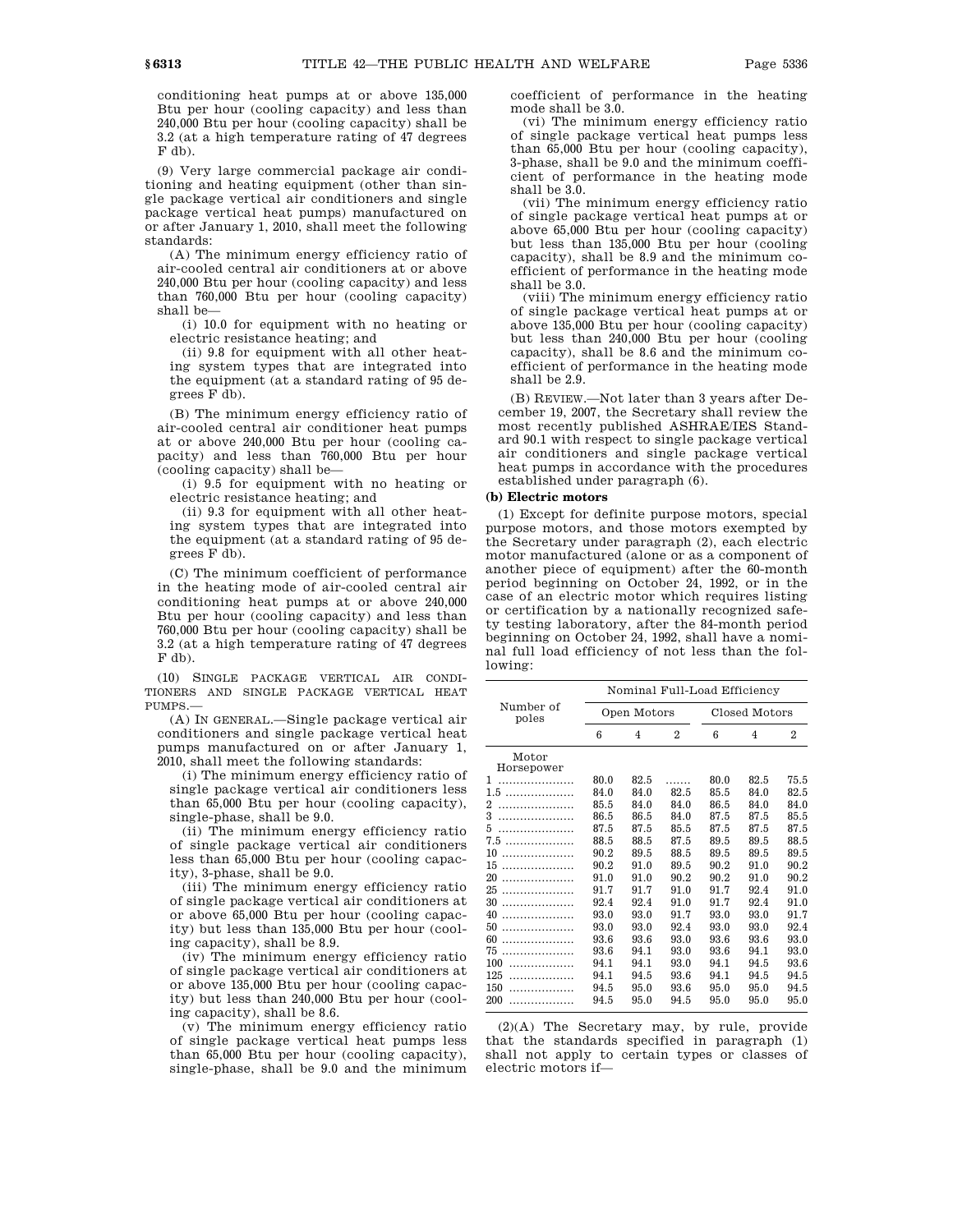(i) compliance with such standards would not result in significant energy savings because such motors cannot be used in most general purpose applications or are very unlikely to be used in most general purpose applications; and

(ii) standards for such motors would not be technologically feasible or economically justified.

(B) Not later than one year after October 24, 1992, a manufacturer seeking an exemption under this paragraph with respect to a type or class of electric motor developed on or before October 24, 1992, shall submit a petition to the Secretary requesting such exemption. Such petition shall include evidence that the type or class of motor meets the criteria for exemption specified in subparagraph (A).

(C) Not later than two years after October 24, 1992, the Secretary shall rule on each petition for exemption submitted pursuant to subparagraph (B). In making such ruling, the Secretary shall afford an opportunity for public comment.

(D) Manufacturers of types or classes of motors developed after October 24, 1992, to which standards under paragraph (1) would be applicable may petition the Secretary for exemptions from compliance with such standards based on the criteria specified in subparagraph (A).

(3)(A) The Secretary shall publish a final rule no later than the end of the 24-month period beginning on the effective date of the standards established under paragraph (1) to determine if such standards should be amended. Such rule shall provide that any amendment shall apply to electric motors manufactured on or after a date which is five years after the effective date of the standards established under paragraph (1).

(B) The Secretary shall publish a final rule no later than 24 months after the effective date of the previous final rule to determine whether to amend the standards in effect for such product. Any such amendment shall apply to electric motors manufactured after a date which is five years after—

(i) the effective date of the previous amendment; or

(ii) if the previous final rule did not amend the standards, the earliest date by which a previous amendment could have been effective.

## **(c) Commercial refrigerators, freezers, and refrigerator-freezers**

(1) In this subsection:

(A) The term ''AV'' means the adjusted volume  $(ft<sup>3</sup>)$  (defined as 1.63 x frozen temperature compartment volume  $(ft<sup>3</sup>)$  + chilled temperature compartment volume (ft<sup>3</sup>)) with compartment volumes measured in accordance with the Association of Home Appliance Manufacturers Standard HRF1–1979.

(B) The term ''V'' means the chilled or frozen compartment volume (ft3) (as defined in the Association of Home Appliance Manufacturers Standard HRF1–1979).

(C) Other terms have such meanings as may be established by the Secretary, based on industry-accepted definitions and practice.

(2) Each commercial refrigerator, freezer, and refrigerator-freezer with a self-contained condensing unit designed for holding temperature applications manufactured on or after January 1, 2010, shall have a daily energy consumption (in kilowatt hours per day) that does not exceed the following:

| Refrigerators with solid doors $0.10 V + 2.04$               |          |
|--------------------------------------------------------------|----------|
| Refrigerators with transparent doors $0.12 \text{ V} + 3.34$ |          |
|                                                              |          |
| Freezers with transparent doors $0.75 V + 4.10$              |          |
| Refrigerators/freezers with solid $0.27 \text{ AV} - 0.71$   |          |
| doors the greater of.                                        | or 0.70. |

(3) Each commercial refrigerator with a selfcontained condensing unit designed for pulldown temperature applications and transparent doors manufactured on or after January 1, 2010, shall have a daily energy consumption (in kilowatt hours per day) of not more than  $0.126$  V + 3.51.

(4)(A) Not later than January 1, 2009, the Secretary shall issue, by rule, standard levels for ice-cream freezers, self-contained commercial refrigerators, freezers, and refrigerator-freezers without doors, and remote condensing commercial refrigerators, freezers, and refrigeratorfreezers, with the standard levels effective for equipment manufactured on or after January 1, 2012.

(B) The Secretary may issue, by rule, standard levels for other types of commercial refrigerators, freezers, and refrigerator-freezers not covered by paragraph (2)(A) with the standard levels effective for equipment manufactured 3 or more years after the date on which the final rule is published.

(5)(A) Not later than January 1, 2013, the Secretary shall issue a final rule to determine whether the standards established under this subsection should be amended.

(B) Not later than 3 years after the effective date of any amended standards under subparagraph (A) or the publication of a final rule determining that the standards should not be amended, the Secretary shall issue a final rule to determine whether the standards established under this subsection or the amended standards, as applicable, should be amended.

(C) If the Secretary issues a final rule under subparagraph (A) or (B) establishing amended standards, the final rule shall provide that the amended standards apply to products manufactured on or after the date that is—

(i) 3 years after the date on which the final amended standard is published; or

(ii) if the Secretary determines, by rule, that 3 years is inadequate, not later than 5 years after the date on which the final rule is published.

### **(d) Automatic commercial ice makers**

(1) Each automatic commercial ice maker that produces cube type ice with capacities between 50 and 2500 pounds per 24-hour period when tested according to the test standard established in section  $6314(a)(7)$  of this title and is manufactured on or after January 1, 2010, shall meet the following standard levels: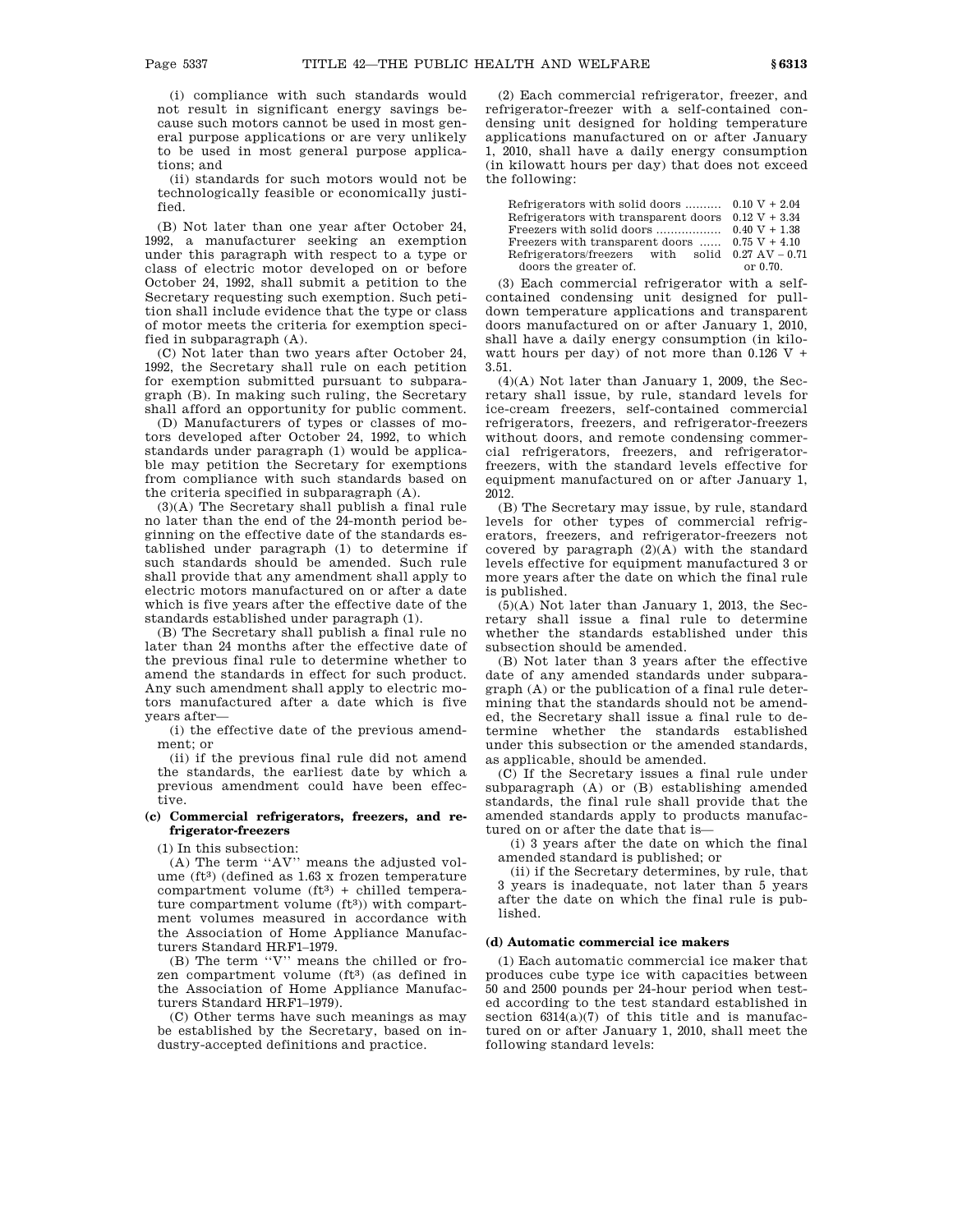| Equipment Type                                       | Type of Cool-<br>ing | Harvest Rate<br>(lbs ice/24 hours) | Maximum<br>Energy Use<br>$(kWh/100$ lbs Ice) | Maximum<br>Condenser<br>Water Use<br>$(gal/100$ lbs Ice) |  |
|------------------------------------------------------|----------------------|------------------------------------|----------------------------------------------|----------------------------------------------------------|--|
| Ice Making Head                                      | Water                | < 500                              | $7.80 - 0.0055H$                             | 200-0.022H                                               |  |
|                                                      |                      | $-500$ and $\leq 1436$             | $5.58 - 0.0011H$                             | 200-0.022H                                               |  |
|                                                      |                      | $-1436$                            | 4.0                                          | 200-0.022H                                               |  |
| Ice Making Head                                      | Air                  | $<$ 450                            | $10.26 - 0.0086$ H                           | Not Applicable                                           |  |
|                                                      |                      | $-450$                             | $6.89 - 0.0011H$                             | Not Applicable                                           |  |
| Remote Condensing<br>(but not remote<br>compressor)  | Air                  | < 1000                             | $8.85 - 0.0038$ H                            | Not Applicable                                           |  |
|                                                      |                      | $-1000$                            | 5.10                                         | Not Applicable                                           |  |
| Air<br>Remote Condensing<br>and Remote<br>Compressor |                      | < 934                              | $8.85 - 0.0038$ H                            | Not Applicable                                           |  |
|                                                      |                      | $-934$                             | 5.3                                          | Not Applicable                                           |  |
| Self Contained                                       | Water                | < 200                              | 11.40-0.019H                                 | 191-0.0315H                                              |  |
|                                                      |                      | $-200$                             | 7.60                                         | 191-0.0315H                                              |  |
| Self Contained                                       | Air                  | < 175                              | 18.0-0.0469H                                 | Not Applicable                                           |  |
|                                                      |                      | $-175$                             | 9.80                                         | Not Applicable                                           |  |

H = Harvest rate in pounds per 24 hours. Water use is for the condenser only and does not include potable water used to make ice.

(2)(A) The Secretary may issue, by rule, standard levels for types of automatic commercial ice makers that are not covered by paragraph (1).

(B) The standards established under subparagraph (A) shall apply to products manufactured on or after the date that is—

(i) 3 years after the date on which the rule is published under subparagraph (A); or

(ii) if the Secretary determines, by rule, that 3 years is inadequate, not later than 5 years after the date on which the final rule is published.

(3)(A) Not later than January 1, 2015, with respect to the standards established under paragraph (1), and, with respect to the standards established under paragraph (2), not later than 5 years after the date on which the standards take effect, the Secretary shall issue a final rule to determine whether amending the applicable standards is technologically feasible and economically justified.

(B) Not later than 5 years after the effective date of any amended standards under subparagraph (A) or the publication of a final rule determining that amending the standards is not technologically feasible or economically justified, the Secretary shall issue a final rule to determine whether amending the standards established under paragraph (1) or the amended standards, as applicable, is technologically feasible or economically justified.

(C) If the Secretary issues a final rule under subparagraph (A) or (B) establishing amended standards, the final rule shall provide that the amended standards apply to products manufactured on or after the date that is—

(i) 3 years after the date on which the final amended standard is published; or

(ii) if the Secretary determines, by rule, that 3 years is inadequate, not later than 5 years after the date on which the final amended standard is published.

(4) A final rule issued under paragraph (2) or (3) shall establish standards at the maximum level that is technically feasible and economically justified, as provided in subsections (*o*) and (p) of section 6295 of this title.

#### **(e) Commercial clothes washers**

(1) Each commercial clothes washer manufactured on or after January 1, 2007, shall have—

(A) a Modified Energy Factor of at least 1.26; and

(B) a Water Factor of not more than 9.5.

 $(2)(A)(i)$  Not later than January 1, 2010, the Secretary shall publish a final rule to determine whether the standards established under paragraph (1) should be amended.

(ii) The rule published under clause (i) shall provide that any amended standard shall apply to products manufactured 3 years after the date on which the final amended standard is published.

(B)(i) Not later than January 1, 2015, the Secretary shall publish a final rule to determine whether the standards established under paragraph (1) should be amended.

(ii) The rule published under clause (i) shall provide that any amended standard shall apply to products manufactured 3 years after the date on which the final amended standard is published.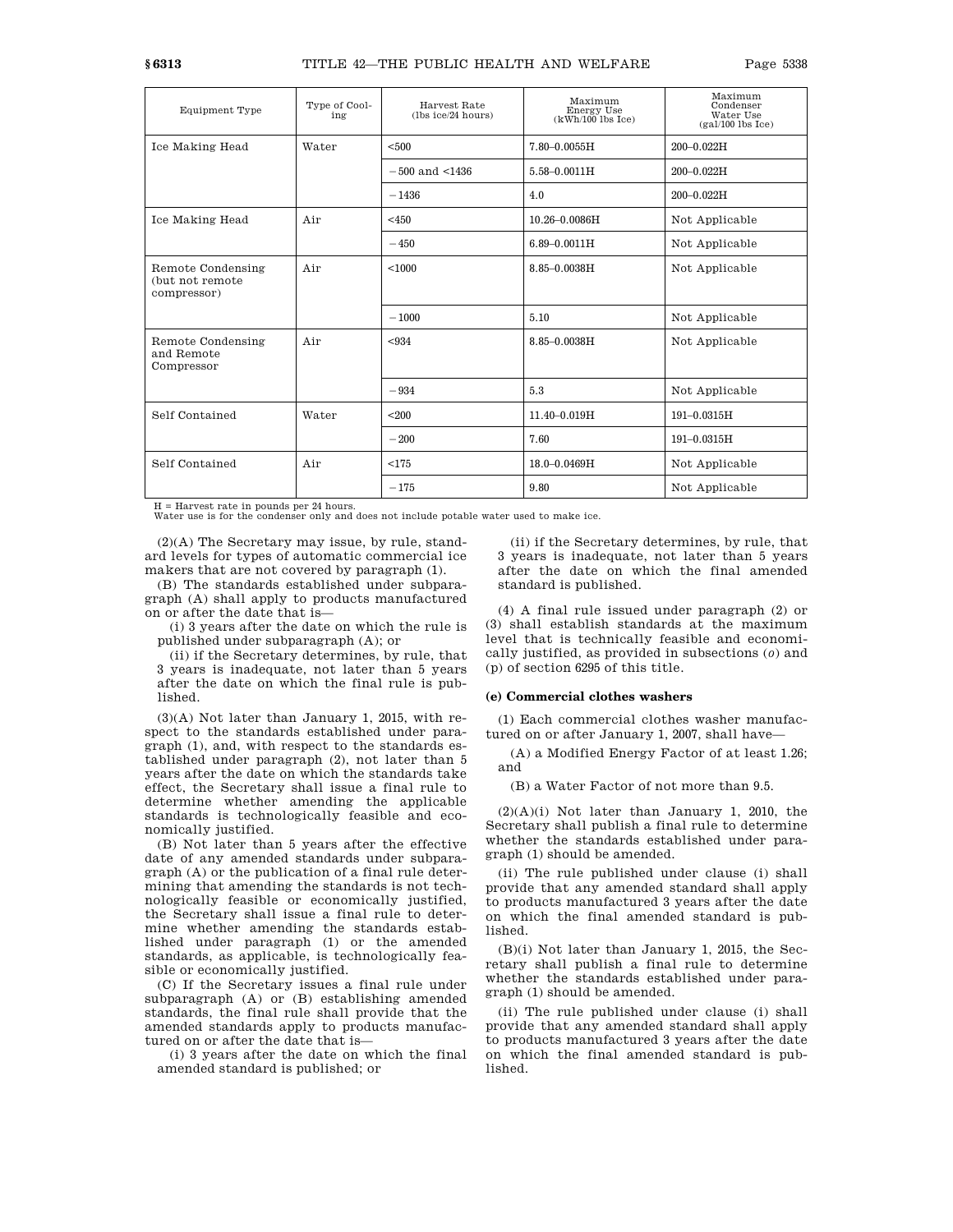# **(f) Walk-in coolers and walk-in freezers**

# **(1) In general**

Subject to paragraphs (2) through (5), each walk-in cooler or walk-in freezer manufactured on or after January 1, 2009, shall—

(A) have automatic door closers that firmly close all walk-in doors that have been closed to within 1 inch of full closure, except that this subparagraph shall not apply to doors wider than 3 feet 9 inches or taller than 7 feet;

(B) have strip doors, spring hinged doors, or other method of minimizing infiltration when doors are open;

(C) contain wall, ceiling, and door insulation of at least R–25 for coolers and R–32 for freezers, except that this subparagraph shall not apply to glazed portions of doors nor to structural members;

(D) contain floor insulation of at least R–28 for freezers;

(E) for evaporator fan motors of under 1 horsepower and less than 460 volts, use—

(i) electronically commutated motors (brushless direct current motors); or

(ii) 3-phase motors;

(F) for condenser fan motors of under 1 horsepower, use—

(i) electronically commutated motors;

(ii) permanent split capacitor-type motors; or

(iii) 3-phase motors; and

(G) for all interior lights, use light sources with an efficacy of 40 lumens per watt or more, including ballast losses (if any), except that light sources with an efficacy of 40 lumens per watt or less, including ballast losses (if any), may be used in conjunction with a timer or device that turns off the lights within 15 minutes of when the walk-in cooler or walk-in freezer is not occupied by people.

#### **(2) Electronically commutated motors**

#### **(A) In general**

The requirements of paragraph (1)(E)(i) for electronically commutated motors shall take effect January 1, 2009, unless, prior to that date, the Secretary determines that such motors are only available from 1 manufacturer.

#### **(B) Other types of motors**

In carrying out paragraph (1)(E)(i) and subparagraph (A), the Secretary may allow other types of motors if the Secretary determines that, on average, those other motors use no more energy in evaporator fan applications than electronically commutated motors.

#### **(C) Maximum energy consumption level**

The Secretary shall establish the maximum energy consumption level under subparagraph (B) not later than January 1, 2010.

#### **(3) Additional specifications**

Each walk-in cooler or walk-in freezer with transparent reach-in doors manufactured on or after January 1, 2009, shall also meet the following specifications:

(A) Transparent reach-in doors for walk-in freezers and windows in walk-in freezer doors shall be of triple-pane glass with either heat-reflective treated glass or gas fill.

(B) Transparent reach-in doors for walk-in coolers and windows in walk-in cooler doors shall be—

(i) double-pane glass with heat-reflective treated glass and gas fill; or

(ii) triple-pane glass with either heat-reflective treated glass or gas fill.

(C) If the appliance has an antisweat heater without antisweat heat controls, the appliance shall have a total door rail, glass, and frame heater power draw of not more than 7.1 watts per square foot of door opening (for freezers) and 3.0 watts per square foot of door opening (for coolers).

(D) If the appliance has an antisweat heater with antisweat heat controls, and the total door rail, glass, and frame heater power draw is more than 7.1 watts per square foot of door opening (for freezers) and 3.0 watts per square foot of door opening (for coolers), the antisweat heat controls shall reduce the energy use of the antisweat heater in a quantity corresponding to the relative humidity in the air outside the door or to the condensation on the inner glass pane.

## **(4) Performance-based standards**

## **(A) In general**

Not later than January 1, 2012, the Secretary shall publish performance-based standards for walk-in coolers and walk-in freezers that achieve the maximum improvement in energy that the Secretary determines is technologically feasible and economically justified.

## **(B) Application**

## **(i) In general**

Except as provided in clause (ii), the standards shall apply to products described in subparagraph (A) that are manufactured beginning on the date that is 3 years after the final rule is published.

#### **(ii) Delayed effective date**

If the Secretary determines, by rule, that a 3-year period is inadequate, the Secretary may establish an effective date for products manufactured beginning on the date that is not more than 5 years after the date of publication of a final rule for the products.

## **(5) Amendment of standards**

#### **(A) In general**

Not later than January 1, 2020, the Secretary shall publish a final rule to determine if the standards established under paragraph (4) should be amended.

## **(B) Application**

## **(i) In general**

Except as provided in clause (ii), the rule shall provide that the standards shall apply to products manufactured beginning on the date that is 3 years after the final rule is published.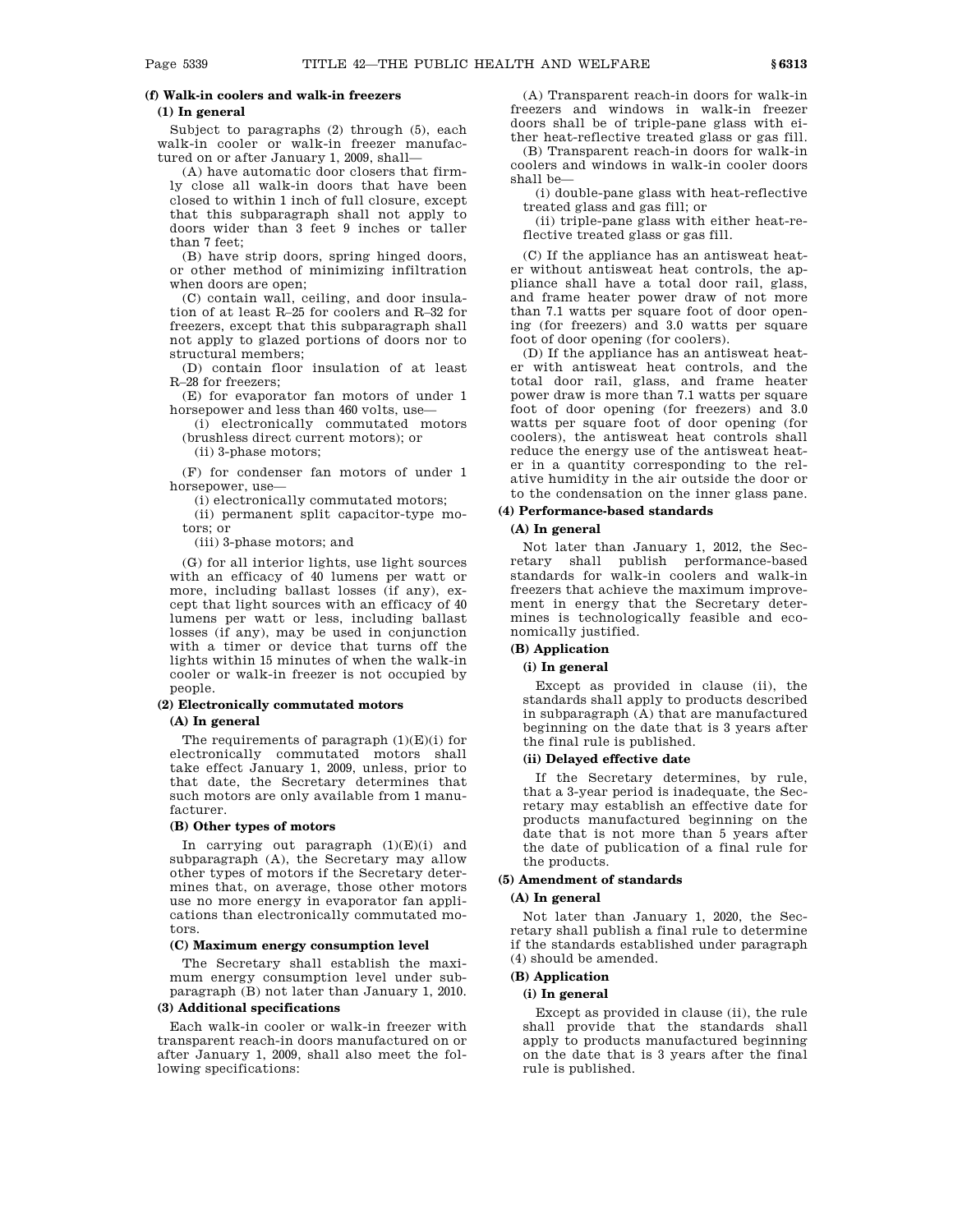#### **(ii) Delayed effective date**

If the Secretary determines, by rule, that a 3-year period is inadequate, the Secretary may establish an effective date for products manufactured beginning on the date that is not more than 5 years after the date of publication of a final rule for the products.

(Pub. L. 94–163, title III, §342, as added Pub. L. 95–619, title IV, §441(a), Nov. 9, 1978, 92 Stat. 3269; amended Pub. L. 102–486, title I, §122(d), Oct. 24, 1992, 106 Stat. 2810; Pub. L. 109–58, title I, §136(b)–(e), Aug. 8, 2005, 119 Stat. 636–641; Pub. L. 110–140, title III, §§305(b), 306(c), 312(b), 313(b)(1), 314(b), Dec. 19, 2007, 121 Stat. 1554, 1559, 1564, 1568, 1570.)

#### AMENDMENT OF SUBSECTION (b)

*Pub. L. 110–140, title III, §313(b), Dec. 19, 2007, 121 Stat. 1568, provided that, effective on the date that is 3 years after Dec. 19, 2007, subsection (b) of this section is amended by redesignating paragraphs (2) and (3) as (3) and (4), respectively, and by adding a new paragraph (2) to read as follows:*

*(2)* ELECTRIC MOTORS.—

*(A) GENERAL PURPOSE ELECTRIC MOTORS (SUBTYPE I)*.—Except as provided in subparagraph (B), each general purpose electric motor (subtype I) with a power rating of 1 horsepower or greater, but not greater than 200 horsepower, manufactured (alone or as a component of another piece of equipment) after the 3-year period beginning on December 19, 2007, shall have a nominal full load efficiency that is not less than as defined in NEMA MG–1 (2006) Table 12–12.

*(B) FIRE PUMP MOTORS*.—Each fire pump motor manufactured (alone or as a component of another piece of equipment) after the 3-year period beginning on December 19, 2007, shall have nominal full load efficiency that is not less than as defined in NEMA MG–1 (2006) Table 12–11.

*(C) GENERAL PURPOSE ELECTRIC MOTORS (SUBTYPE II)*.—Each general purpose electric motor (subtype II) with a power rating of 1 horsepower or greater, but not greater than 200 horsepower, manufactured (alone or as a component of another piece of equipment) after the 3-year period beginning on December 19, 2007, shall have a nominal full load efficiency that is not less than as defined in NEMA MG–1 (2006) Table 12–11.

*(D) NEMA DESIGN B, GENERAL PURPOSE ELEC-TRIC MOTORS*.—Each NEMA Design B, general purpose electric motor with a power rating of more than 200 horsepower, but not greater than 500 horsepower, manufactured (alone or as a component of another piece of equipment) after the 3-year period beginning on December 19, 2007, shall have a nominal full load efficiency that is not less than as defined in NEMA MG–1 (2006) Table 12–11.

#### REFERENCES IN TEXT

Clauses (i) and (ii)(II), referred to in subsc.  $(a)(6)(B)$ , probably mean clauses (i) and (ii)(II) of subsec.  $(a)(6)(A)$ of this section.

#### AMENDMENTS

2007—Subsec. (a)(1). Pub. L. 110–140, §314(b)(1), (2), in introductory provisions, inserted ''(including single package vertical air conditioners and single package vertical heat pumps)'' after ''heating equipment'' and struck out ''but before January 1, 2010,'' after ''January 1, 1994,''.

Subsec. (a)(2). Pub. L. 110–140, §314(b)(1), inserted ''(including single package vertical air conditioners and single package vertical heat pumps)'' after ''heating equipment'' in introductory provisions.

Subsec. (a)(6). Pub. L. 110–140, §305(b), inserted heading, added subpars. (A) to (C), redesignated former subpar. (C) as (D), and struck out former subpars. (A) and (B) which related to, in subpar. (A), establishment of amended uniform national standards for certain air conditioning and heating equipment and products if ASHRAE/IES Standard 90.1 had been amended and, if such standard had not been amended, initiation of a rulemaking to determine whether a more stringent standard would result in additional energy conservation and be technologically feasible and economically justified, and, in subpar. (B), establishment of an amended standard, including factors to be considered, if a rule had been issued pursuant to a subpar. (A) determination and prohibition of an amended standard which would decrease energy efficiency or would likely result in the unavailability of a product type.

Subsec. (a)(6)(B)(iii). Pub. L. 110–140, §306(c), added cl. (iii) at end.

Subsec. (a)(7). Pub. L. 110–140, §314(b)(3), (4)(A), in introductory provisions, inserted ''(other than single package vertical air conditioners and single package vertical heat pumps)'' after ''heating equipment'' and struck out ''manufactured on or after January 1, 2010,'' before ''shall meet''.

Subsec. (a)(7)(A) to (C). Pub. L. 110–140,  $$314(b)(4)(B)$ , substituted ''For equipment manufactured on or after January 1, 2010, the'' for ''The''.

Subsec. (a)(7)(D). Pub. L. 110–140, §314(b)(4)(C), added subpar. (D).

Subsec. (a)(8), (9). Pub. L. 110–140, §314(b)(3), inserted ''(other than single package vertical air conditioners and single package vertical heat pumps)'' after ''heat-

ing equipment'' in introductory provisions. Subsec. (a)(10). Pub. L. 110–140, §314(b)(5), added par.  $(10).$ 

Subsec. (f). Pub. L. 110–140, §312(b), added subsec. (f). 2005—Subsec. (a). Pub. L. 109–58, §136(b)(1), substituted ''Small, large, and very large'' for ''Small and large'' in heading.

Subsec. (a)(1). Pub. L. 109–58, §136(b)(2), inserted ''but before January 1, 2010,'' after ''January 1, 1994,'' in introductory provisions.

Subsec. (a)(2). Pub. L. 109–58, §136(b)(3), inserted ''but before January 1, 2010,'' after ''January 1, 1995,'' in introductory provisions.

Subsec.  $(a)(6)(A)$ . Pub. L. 109–58, §136(b)(4)(A), designated existing provisions as cl. (i), substituted ''January 1, 2010'' for ''October 24, 1992'', inserted ''and very large commercial package air conditioning and heating equipment, or if ASHRAE/IES Standard 90.1, as in effect on October 24, 1992, is amended with respect to any" after "large commercial package air conditioning ' after "large commercial package air conditioning

and heating equipment,", and added cl. (ii).<br>Subsec.  $(a)(6)(C)(ii)$ . Pub. L. 109–58,  $$136(b)(4)(B)$ , inserted ''and very large commercial package air conditioning and heating equipment'' after ''large commer-

cial package air conditioning and heating equipment''. Subsec. (a)(7) to (9). Pub. L. 109–58, §136(b)(5), added pars. (7) to (9).

Subsecs. (c) to (e). Pub. L. 109–58, §136(c)–(e), added subsecs. (c) to (e).

1992—Pub. L. 102–486 amended section generally, substituting present provisions for former provisions requiring Secretary to conduct evaluations of electric motors and pumps and other industrial equipment for purposes of determining standards.

#### EFFECTIVE DATE OF 2007 AMENDMENT

Pub. L. 110–140, title III, §313(b)(2), Dec. 19, 2007, 121 Stat. 1569, provided that: ''The amendments made by paragraph (1) [amending this section] take effect on the